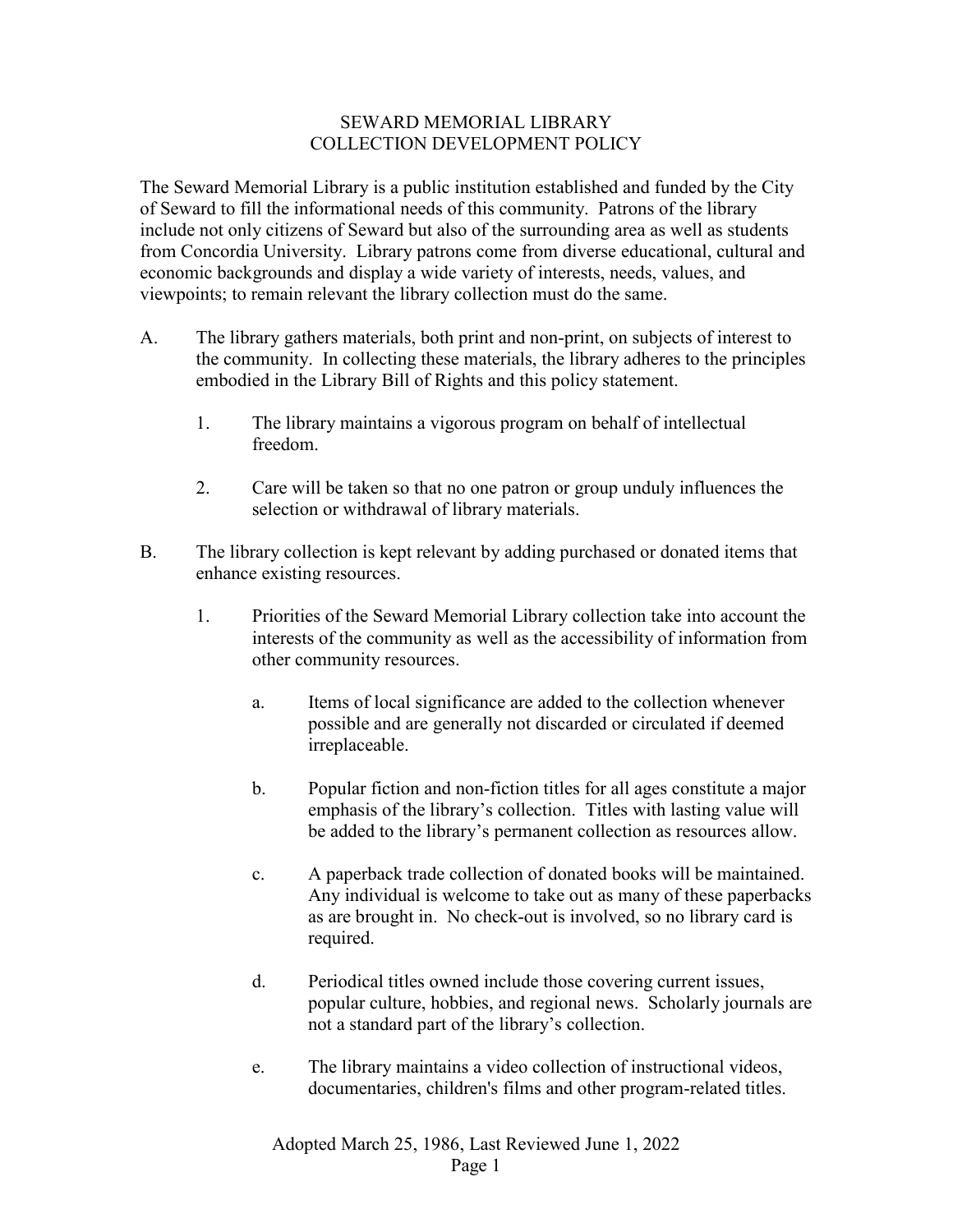- f. Collections of specialty items (e.g. cake pans) are added if public interest warrants and resources are available.
- 2. Selection of materials to be added, whether purchased or donated, follows standard guidelines.
	- a. The final responsibility for selection of library materials rests with the Library Director who operates within the framework of policies set by the Seward Library Board.
	- b. At least one of the following criteria will be used in material selection: needs and interests of the library's users and anticipated users, accuracy and responsibility of the author, effective expression, significance of the subject, or the item's relationship to the rest of the collection.
	- c. Selection criteria for audio-visual and other non-print materials include such factors as artistic and technical standards in addition to content-related values.
	- d. Standard selection tools such as, but not limited to, book reviews from professional journals, best seller lists, and other professional library publications are used to determine usefulness of all print and non-print materials.
	- e. Patron requests are considered when it is felt the material suggested will be of use in the collection.
- 3. Additions to the library's collection are dependent to some extent upon available funds.
	- a. The library secures the best discount possible.
	- b. Acquisition records show what is on order, what has been received, and current budget expenditures, balances and encumbrance.
	- c. Orders for library materials are placed at intervals throughout the year to insure a regular flow of acquisitions.
- C. Because the Seward Memorial Library cannot purchase all materials that are requested by patrons, inter-library loan is used to provide patrons with access to materials beyond the scope of the local collection. Use of the inter-library loan service is dependent on the good standing of the patron (see the circulation policy).